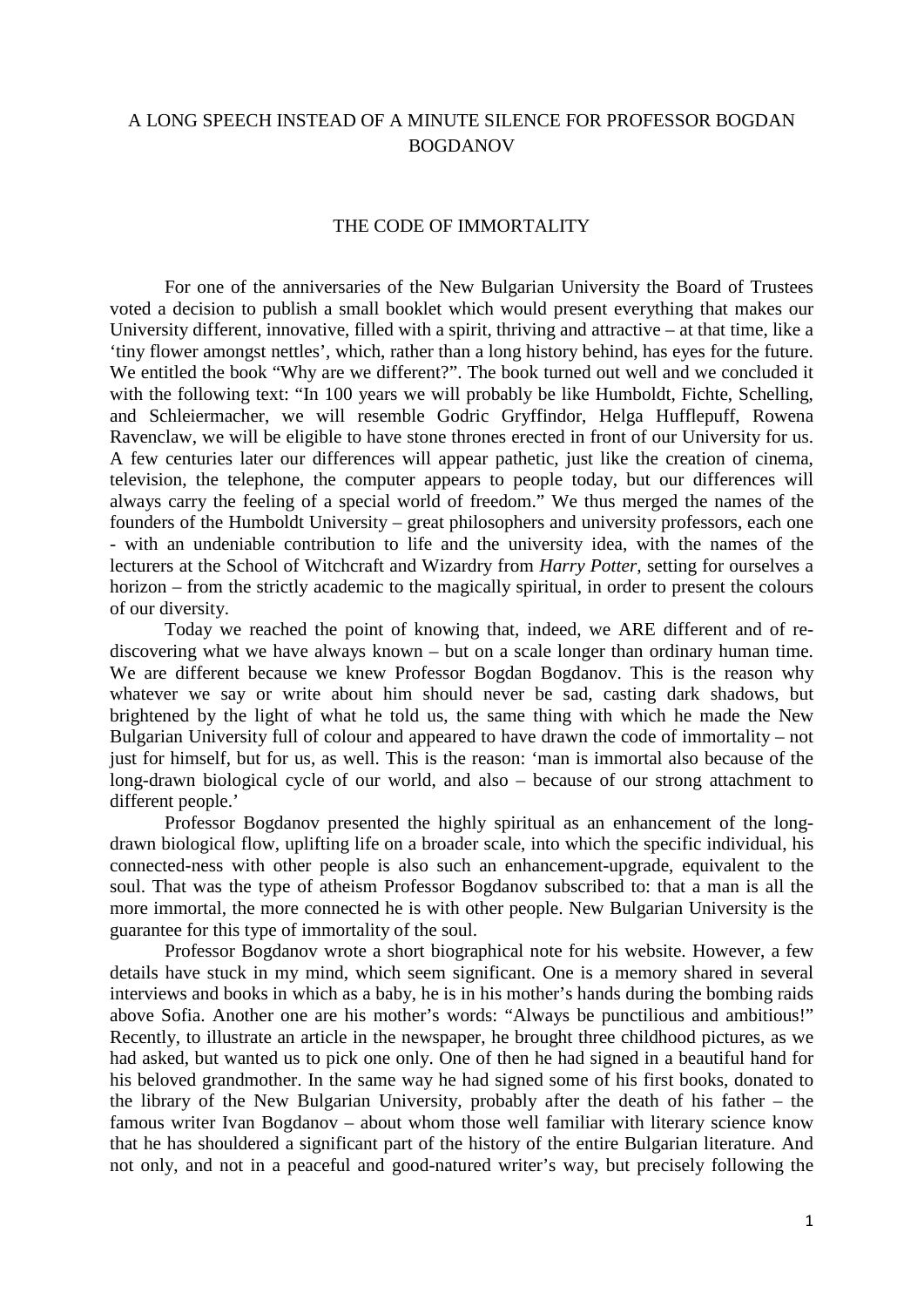principle not 'thanks to' but 'despite'. That is why I can never help reciting at least one of his favourite examples selected from Stoyan Mihailovski and never spared in the book:

*Vulgarians you are – so you were born, Vulgarians you are of the utmost vulgarity – Vulgarians and that is it – as if you attended A special school for vulgarity*

So from the three photos from his childhood, we chose one in which, leaning against a bookshelf, at the age of probably five, a young Bogdan Bogdanov is reading a children's book. We asked him: "So, you had learned to read at that age?" "No, he replied, - but my father made me pretend that I could."

That was precisely what we needed for the material we were preparing for the newspaper to introduce his new book *Text, Speaking, Understanding.* We wanted to illustrate it, just like in the film *The Tree of Life –* with more panoramic images, because the book was pushing for greater scope. Professor Bogdanov used to say that everything depends on the scale of the world in which you live – you can live in a small, practical world, or you can live in a much more spacious one, which was engendered even before humanity and therefore has outgrown what is yours, what is human, creating a more complex reality.

Professor Bogdanov's biography is no secret – he started his career at the University of Veliko Turnovo, lectured long years at Sofia University, where he gave the greatest conclusive lecture when he left there, then was appointed Ambassador to Greece, then created the New Bulgarian University, where, until his last hour he was the man to whom everyone used to go for a solution to their problems. He seemed to have a magic approach to arrange things in such a way that everyone would feel protected, even when what they had wanted did not happen precisely as they had expected. Professor Bogdanov had the ability to teach people to think on a grander scale. That is why even his short biographic note published in [www.bogdanbogdanov.net,](http://www.bogdanbogdanov.net/) gives us an idea of a longer text contained inside.

What does it mean to translate at a very early age some of the greatest of Plato's dialogues under the vigilant eye of professor Georgi Mihailov, and God knows how many other professors: to translate the dialogue with the golden, sparkling Phaedrus, where the lover, at the sight of his beloved takes in this reminiscence of divine beauty, which, in turn, sets forth the re-birth of his wings, because earlier the soul used to have features, and thereby the lover begins to grow feathers once again. Or the other dialogue – Phaedo, to whom these words at the all-university seminar apply: "Anybody can have their own favourites, but I am telling you why I like this quote and why it has become my motto. And this is my motto. The dialogue I got it from is Phaedo. I have never seen anything like it before that. What is it - …. *False words are not only evil in themselves, but they infect the soul with evil.*"

This is the reason why I am always so tenacious in choosing my terms of reference. Yes, indeed, naming is a very difficult process and can incredibly easily spoil not only each and every moment of our life, but our whole life, indeed. This is precisely what Socrates does. Socrates wants to tell his students from a modern point of view that the body is not the man. The man is the significant other. The man is the other thing – we can put it in modern terms when you die, the body ceases to exist – that much, and the body is no longer the man. But it is not easy to set the two apart. In the first moment when Socrates' students ask him: 'is there anything we can do to make you happy?', Socrates replies: 'take good care of yourselves', yes! But he adds something more: "EACH OF YOU CAN TAKE GOOD CARE OF YOURSELVES PERFECTLY, IF HE TAKES CARE OF HIMSELF IN COMPLIANCE WITH WHAT WE SPOKE ABOUT." So, not just to take care of themselves, but in compliance with what 'we spoke about'. That is to say, 'what we spoke about' is precisely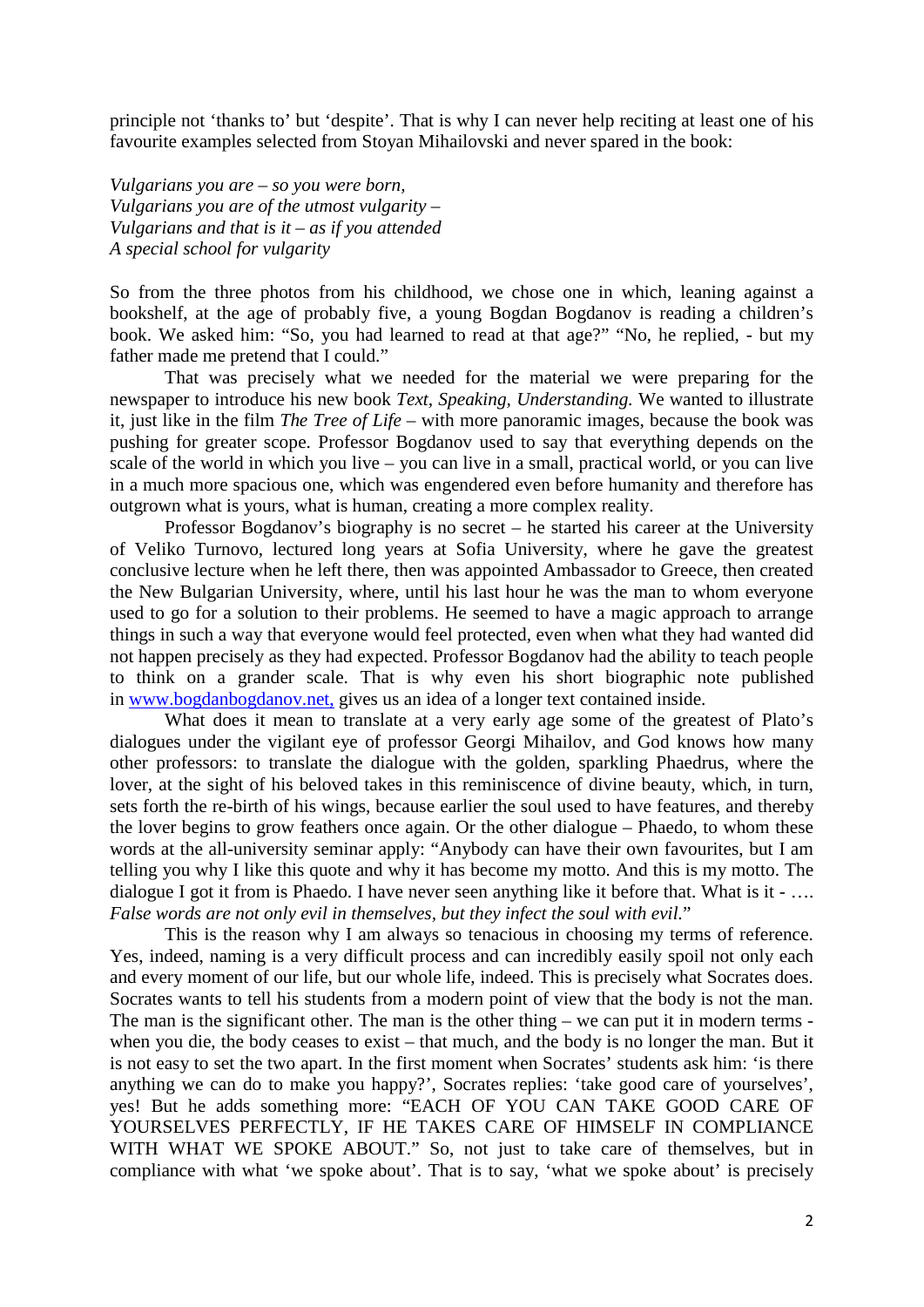that the man is not the body, but the soul, that the soul lives longer or eternally and that the separation of body and soul is more of a festive, wonderful act and not something horrible and sad."

In order to break the short biography and its hidden long speeches – we can imagine what it means to translate Epictetus's Diatribes with all the manners of speaking in it and with all the pieces of advice which even today can save us from the winters of our discontent: "make an end of turning yourselves into slaves, in the first place of things, and then, in the second place, on their account, slaves also of the men who are able to secure or take away these things", "when you are going to any one of the great, remember, that there is another, who sees from above what passes; and whom you ought to please rather than man", "when, then, you see any man subject to another, or flatter him contrary to his own opinion, confidently affirm that this man also is not free; and not only if he does this for a bit of supper, but also if he does it for a government or a consulship: and call these men 'little slaves' who for the sake of little matters do these things, and those who do so for the sake of great things call 'great slaves', as they deserve to be." "Heaven forbid I will not be so insensible of my own possessions. But if a person is fearful and abject, what else is necessary but to write letters for him as if he was dead? " Pray oblige us with the corps and blood of such a one." For, in fact, such a one is corpse and blood; and nothing more.", "And there needs but little and a small deviation from reason to destroy and overset all. A pilot doth not need the same apparatus to overset a ship as to save it;"

And the greatest thought, formulated in the Diatribes: "But you take a journey to Olympia to see the work of Phidias, and all of you think it a misfortune to die without having seen such things. But when there is no need to take a journey, and where a man is, there he has the works (of God) before him, will you not desire to see and understand them?"

The people of the New Bulgarian University, everyone who knew Professor Bogdanov, everyone who gets in touch with the works of this University, everyone who has and reads his books – they do not need to go and seek the sculpture of Phidias, neither does a man need to be a foreigner or deceased to receive acknowledgement as great.

And this is the scope of all simple sentences in Professor Bogdan Bogdanov's biography, which he humbly put up on his web site – with abounding speeches, formulating truths which cannot be expressed in other ways.

In 2009 Professor Bogdanov held his first forum at [www.bogdanbogdanov.net,](http://www.bogdanbogdanov.net/) which he scrupulously maintained since its launch in 2006, by publishing for free access both his books and quite a few of his translations from ancient Greek. The same year saw the launch of his all-university seminar which, with different topics each semester, continued for seven years – passing through Plato, Herodotus, Aristoteles, *The Physics of Sorrow* and *Degrad,*  through *Death and the Compass,* through Cavafy and Rastier, through Orhan Pamuk and Mario Vargas Llosa and against the background of one entire world, where he made us think about our tiny human souls so that we could get the Big Picture and attain great heights.

These seminars allowed everyone who had not had the opportunity to attend his magnificent seminars at Sofia University to experience this type of genuine academic training, this elevation.

'Elevation' is one of Professor Bogdanov's favourite coinages. In the forum we often argued what is it that he names with it – could it be love? One of the crucial texts where this word comes up is the essay "An Attempt at the Idea of 'yourself' in the book *Together and Apart*" – where he says: "Of course, I usually manage to rise above a static aloofness, which I have grown used to and I have considered for myself. I do not know whom to blame. What I know, however, is that elevation is possible. Aloofness is to a great degree illusory. Its rigidity is rather desired and momentarily achieved. I have seen it in breech and advancement in other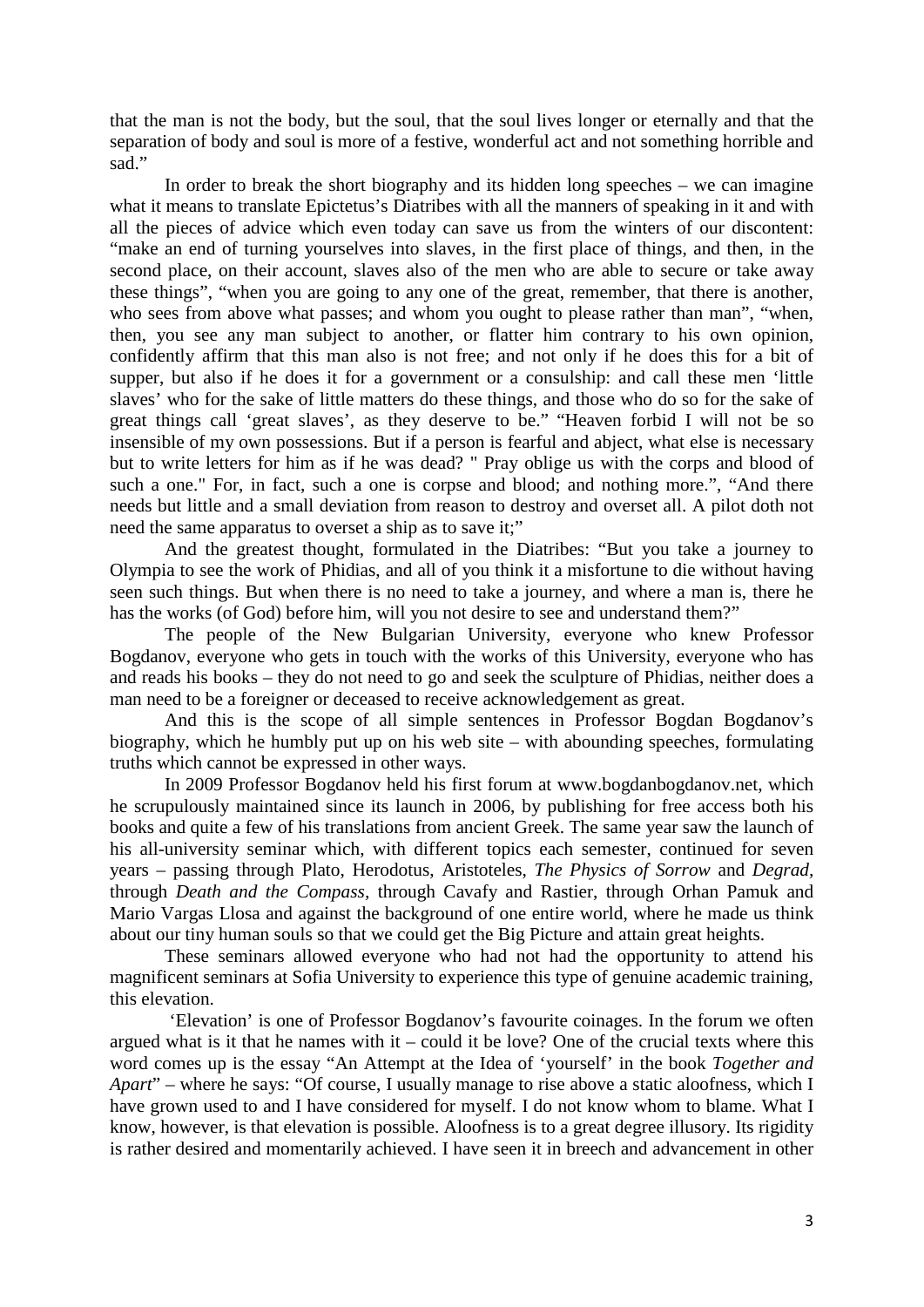people, sometimes – in me." However, the answer came at a seminar: "when I say 'elevation' I mean all sort of extremities. A man can turn into both an animal and a God."

Professor Bogdanov's forum and seminar created strong communities – people who debated 169 topics and wrote 8356 comments. No other cultural institution, medium or school of thought can boast such an achievement. No personal forum has ever reached this persistence of long-lasting reflection – and I am not saying this now to simply match the tune of the eulogy, but to preserve the style of our long night-time posts and meetings at dusk – for instance, on December 23rd when all those who had kneaded their Christmas bread, when the route taxies to NBU had stopped, and then you suddenly get the present of, for instance, these background words for the whole world:

## "WHICH IS THE ESSENCE OF THINGS? DOES LOVE HAVE AN ESSENCE? THE ESSENCE OF LOVE IS NOT TO FEEL LOVE FOR ONE SPECIFIC PERSON, BUT TO HAVE A PASSION FOR KNOWING THE WORLD YOU LIVE IN."

Professor Bogdanov's books are probably the most difficult thing to write about – they are books which need to be remembered as a person, as texts which are not only about a thing but also about a person. "The Ruler's Misery", "The Poor Account of the Victor" from the collection *Europe: Understood and Made*; *Separate and Together;* the only book whose title Professor Bogdanov refused to lower, *Narrative, Time And Reality In Ancient Greek Literature*, which was supposed to be entitled *Love and Narrative* and which received a special award at the Christmas party at NBU, Narrative, Time And Reality for More Emotionality; *Text, Talking and Understanding -* in which we have the text "The Tree of Life"; the infinite "Myth and Literature" and the yet grander timelessness of *The University*: *A special world of Freedom*, *The Change in Life and Text* and the heavy artillery of *Words, Meanings, Concepts And Things* are all a guarantee that Bogdan Bogdanov will never stop talking to us, and therefore – doing, and we will never stop learning to see the big picture of the world because "The truly good thing about happiness is not for it to happen and to simply hold it by doing what one's real wishes and personal attitudes dictate. True goodness is in the joy of improved human uniqueness, in close contact with the external of a sufficiently spacious world."

However, in those days when Professor Bogdanov left our small human world and headed for the vast domains of eternity, the difficult question hangs in the air: Will we be able to bear the Vardar Rhapsody without Professor Bogdanov at NBU? In the year when the University has grown older than its students, when we celebrate a jubilee of a quarter of a century? What has Professor Bogdanov done – he will no longer speak to us from his mysterious office, or arrive at 14.23 every day – but we will have conquered the outposts which allow us to truly make history, only because we have had our encounter with him, and not only because the convergence of many insides and many outsides makes a community shine bright with its own light, but also because this community was lucky to have a person who has taken the responsibility to signify it, who is, so to say, its individual expression for the moments when it is inclined to be a unity and not a disorganized human multitude. Professor Bogdanov left us to face responsibility.

In the Preface to *The World Expanding* - the collection of papers we dedicated to Professor Bogdanov for his  $75<sup>th</sup>$  anniversary in 2015 I told a story which, like the speakers in Plato's *Symposium*, I can repeat here as well – because the stories and our conversations are what carries us through and keeps the beat of a verbal rhapsody.

It was the day of the opening ceremony of the academic 2010/2011 year at the New Bulgarian University. The Auditorium was filled to capacity – the whole university burst at